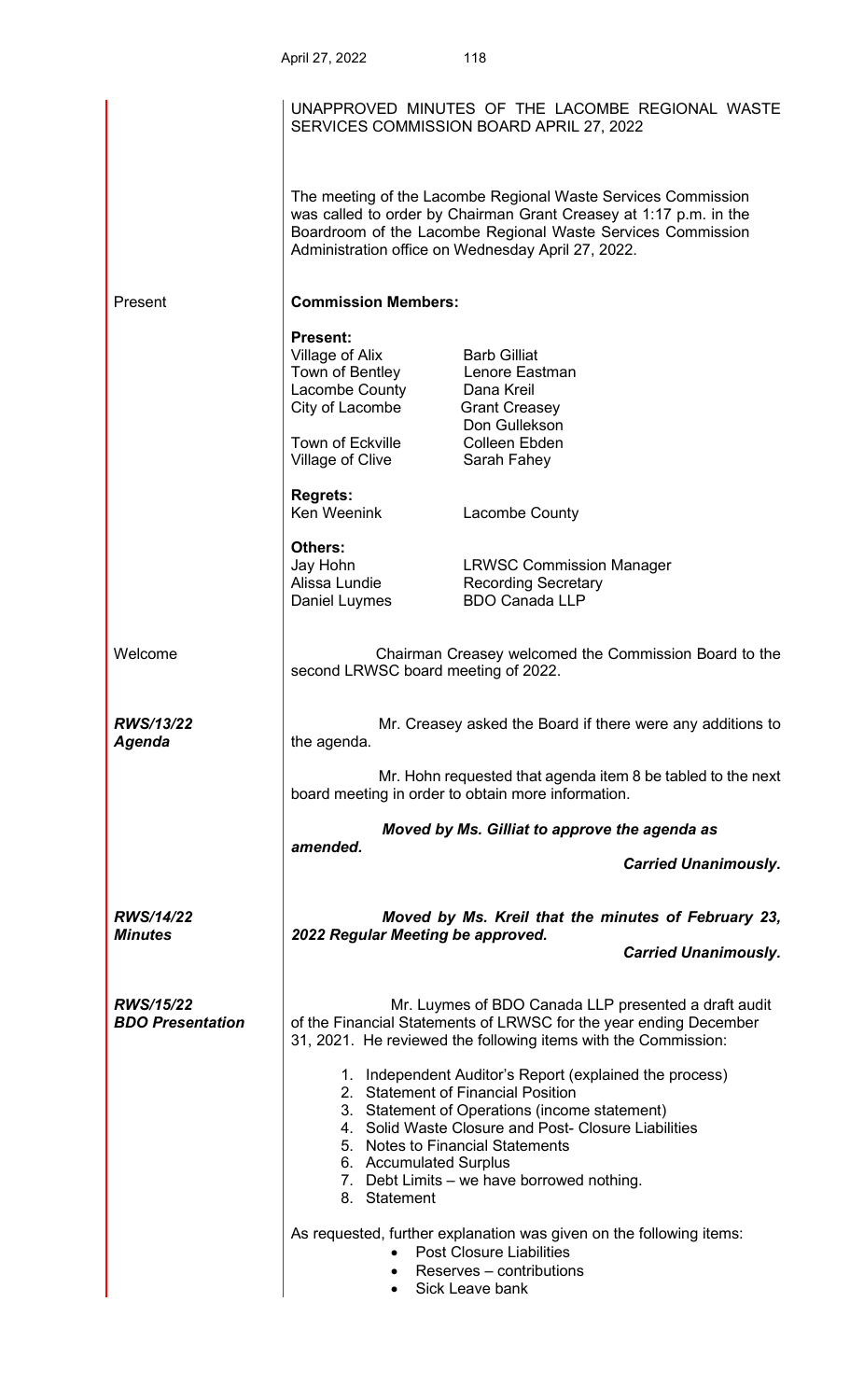|                                        | <b>Closure/Post closure</b><br>• Pension Plan<br>Note 12 clarification                                                                                                                                                                                                                                                                                                                                                                                                |
|----------------------------------------|-----------------------------------------------------------------------------------------------------------------------------------------------------------------------------------------------------------------------------------------------------------------------------------------------------------------------------------------------------------------------------------------------------------------------------------------------------------------------|
|                                        | Moved by Ms. Ebden that the 2021 Financial Statement<br>from BDO Canada LLP be adopted as presented.                                                                                                                                                                                                                                                                                                                                                                  |
|                                        | <b>Carried Unanimously.</b>                                                                                                                                                                                                                                                                                                                                                                                                                                           |
| <b>RWS/16/22</b><br>2021 Annual Report | Mr. Hohn presented the following Annual Report to the<br>Commission Board. The report covers the period from January to<br>December 2021 for the Prentiss Landfill, EPEA Registration No. 18530-<br>01-01. The purpose of this report is to meet requirements under the Code<br>of Practice for Landfills section 10(2) by providing the following<br>information:                                                                                                    |
|                                        | the types and volume of wastes disposed of at the landfill<br>$\bullet$<br>in the preceding year, and the locations of disposal of<br>wastes requiring special handling<br>groundwater monitoring results<br>adjustments to financial security for closure and post<br>$\bullet$<br>closure.                                                                                                                                                                          |
|                                        | <b>Waste Quantities</b>                                                                                                                                                                                                                                                                                                                                                                                                                                               |
|                                        | 9611.723 MT of inert dry waste was landfilled at the Prentiss site in 2021.<br>Due to a lack of shingle recycling opportunities, we added the<br>accumulated shingles (223.825 MT) and concrete (76.08 MT) to the<br>landfill totaling 9911.628 MT for the year.                                                                                                                                                                                                      |
|                                        | Diverted and recycled material amounted to 1491.977 MT. This diverted<br>material included burnable wood, mattresses, and metal. White goods<br>units were 1373.                                                                                                                                                                                                                                                                                                      |
|                                        | Tires, e-waste, white goods, used oil and containers, pesticide containers,<br>propane tanks and household hazardous goods are collected by qualified<br>Alberta Recyclers.                                                                                                                                                                                                                                                                                           |
|                                        | During the year, 9159.08 MT of municipal solid waste was hauled to the<br>West Dried Meat Lake landfill located in Camrose County.                                                                                                                                                                                                                                                                                                                                    |
|                                        | <b>Groundwater Monitoring</b>                                                                                                                                                                                                                                                                                                                                                                                                                                         |
|                                        | Envirowest Engineering INC. was again hired to do the required<br>groundwater monitoring at the Prentiss Landfill Site. The wells were<br>sampled October 27th of 2021, and the report was received March 14,<br>2022.                                                                                                                                                                                                                                                |
|                                        | There was very little change to the results of previous years with nothing<br>out of the ordinary as far as impact from landfilling operations.                                                                                                                                                                                                                                                                                                                       |
|                                        | Prior to 2021, we observed a continuing rise in Chloride concentrations in<br>Monitoring Well 05 which is next to the Agricultural Chemical Container<br>Shed, but levels are still within acceptable limits as set out in the Code of<br>Practice for Landfills. The Chloride levels in Monitoring Well 05, have<br>now dropped in 2021 due to the corrective actions taken in 2020. We will<br>continue to closely monitor future Chloride concentrations in MW-05. |
|                                        | <b>Site Development Plan/Landfill Operations</b>                                                                                                                                                                                                                                                                                                                                                                                                                      |
|                                        | Cell #5 was opened to receive waste January 11, 2021                                                                                                                                                                                                                                                                                                                                                                                                                  |
|                                        | Cell #3 reclamation was completed in the spring of 2021.                                                                                                                                                                                                                                                                                                                                                                                                              |
|                                        | Cell#4 is still open, but not currently receiving waste.                                                                                                                                                                                                                                                                                                                                                                                                              |
|                                        |                                                                                                                                                                                                                                                                                                                                                                                                                                                                       |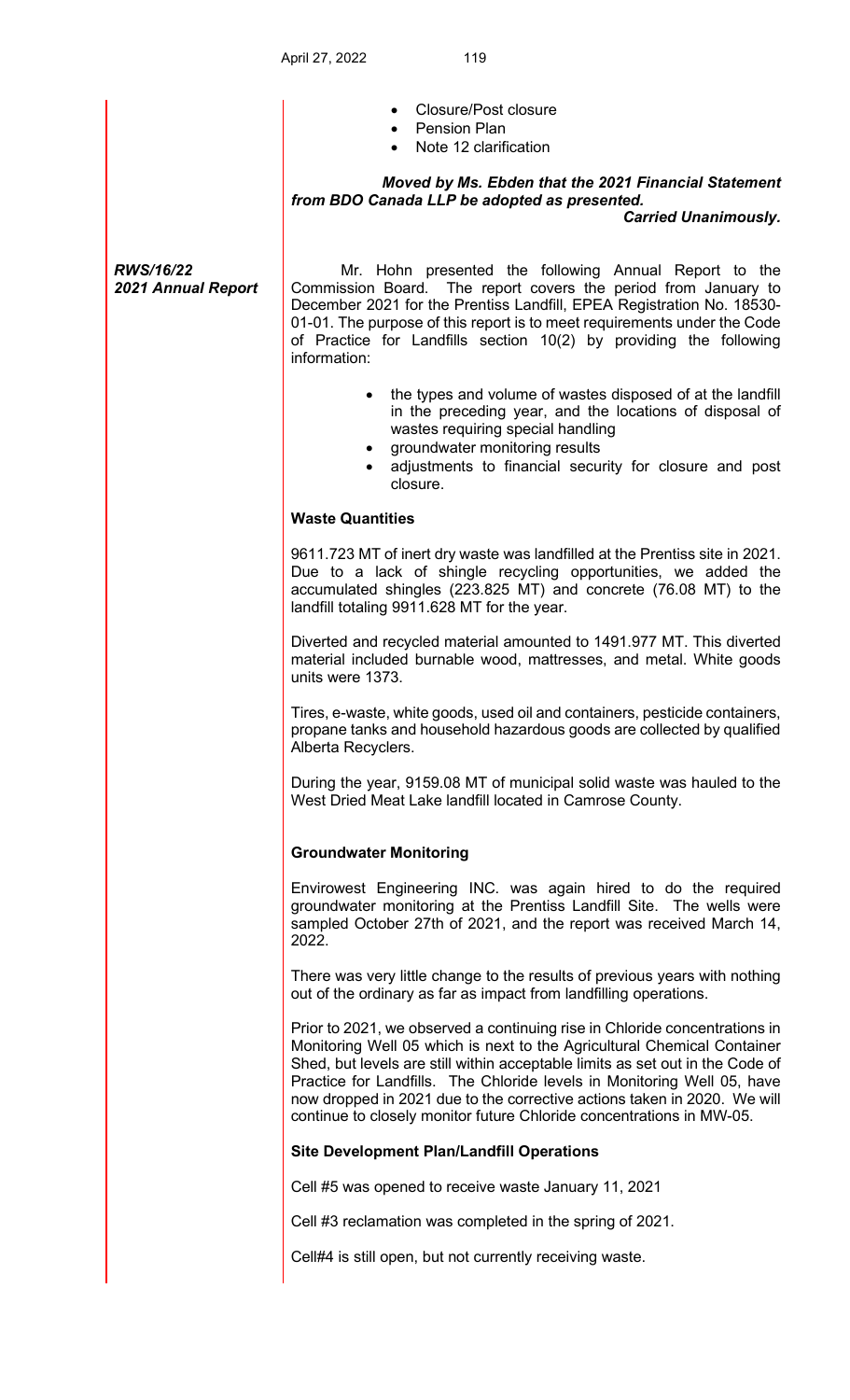|                                                                          | 120<br>April 27, 2022                                                                                                                                                                                                                                                                                                                                                                                                                                                                                                                                                                                                                                                                                                                                                                                                                                                                                                                                                                                                                                                                                            |
|--------------------------------------------------------------------------|------------------------------------------------------------------------------------------------------------------------------------------------------------------------------------------------------------------------------------------------------------------------------------------------------------------------------------------------------------------------------------------------------------------------------------------------------------------------------------------------------------------------------------------------------------------------------------------------------------------------------------------------------------------------------------------------------------------------------------------------------------------------------------------------------------------------------------------------------------------------------------------------------------------------------------------------------------------------------------------------------------------------------------------------------------------------------------------------------------------|
|                                                                          | <b>Financial Security for Closure and Post Closure</b>                                                                                                                                                                                                                                                                                                                                                                                                                                                                                                                                                                                                                                                                                                                                                                                                                                                                                                                                                                                                                                                           |
|                                                                          | The Closure/Post Closure Reserve Fund received \$12,699.00 in 2021<br>and it now stands at \$1,348,985.00 at the beginning of 2022.                                                                                                                                                                                                                                                                                                                                                                                                                                                                                                                                                                                                                                                                                                                                                                                                                                                                                                                                                                              |
|                                                                          | Moved by Ms. Eastman that the 2021 Annual Report be<br>accepted as information.                                                                                                                                                                                                                                                                                                                                                                                                                                                                                                                                                                                                                                                                                                                                                                                                                                                                                                                                                                                                                                  |
|                                                                          | <b>Carried Unanimously.</b>                                                                                                                                                                                                                                                                                                                                                                                                                                                                                                                                                                                                                                                                                                                                                                                                                                                                                                                                                                                                                                                                                      |
| <b>RWS/17/22</b><br><b>Waste Haul</b><br><b>Summaries</b>                | Administration reviewed the Waste Haul summaries for the<br>months if February & March 2022. Clarification was given in the following<br>areas:                                                                                                                                                                                                                                                                                                                                                                                                                                                                                                                                                                                                                                                                                                                                                                                                                                                                                                                                                                  |
|                                                                          | Mr. Hohn reviewed the current dry rubble totals, how they<br>compare to prior years.<br>How compactor totals compare to prior years.                                                                                                                                                                                                                                                                                                                                                                                                                                                                                                                                                                                                                                                                                                                                                                                                                                                                                                                                                                             |
|                                                                          | Moved by Ms. Ebden that the Waste Haul Summaries<br>for the months of February & March 2022 be received as information<br>by the Commission.                                                                                                                                                                                                                                                                                                                                                                                                                                                                                                                                                                                                                                                                                                                                                                                                                                                                                                                                                                     |
|                                                                          | <b>Carried Unanimously.</b>                                                                                                                                                                                                                                                                                                                                                                                                                                                                                                                                                                                                                                                                                                                                                                                                                                                                                                                                                                                                                                                                                      |
| <b>RWS/18/22</b><br><b>Accounts Paid</b><br><b>YTD Budget</b>            | Administration<br>reported on the following<br>with<br>the<br>Commission:                                                                                                                                                                                                                                                                                                                                                                                                                                                                                                                                                                                                                                                                                                                                                                                                                                                                                                                                                                                                                                        |
| <b>Comparative List</b><br><b>Acct. Payable</b><br><b>Cheque Listing</b> | - Year to Date Budget Report March 31, 2022.<br>- Accounts Payable Cheque Listing from<br>Feb. 1 - March 31, 2022.                                                                                                                                                                                                                                                                                                                                                                                                                                                                                                                                                                                                                                                                                                                                                                                                                                                                                                                                                                                               |
|                                                                          | Moved by Ms. Kreil that the YTD Budget Comparative to<br>March 31, 2022 be received as information by the Commission.                                                                                                                                                                                                                                                                                                                                                                                                                                                                                                                                                                                                                                                                                                                                                                                                                                                                                                                                                                                            |
|                                                                          | <b>Carried Unanimously.</b>                                                                                                                                                                                                                                                                                                                                                                                                                                                                                                                                                                                                                                                                                                                                                                                                                                                                                                                                                                                                                                                                                      |
|                                                                          | Moved by Ms. Gilliat that the Accounts Payable Cheque<br>Listing from February 1- March 31, 2022 be received as information                                                                                                                                                                                                                                                                                                                                                                                                                                                                                                                                                                                                                                                                                                                                                                                                                                                                                                                                                                                      |
|                                                                          | by the Commission.<br><b>Carried Unanimously.</b>                                                                                                                                                                                                                                                                                                                                                                                                                                                                                                                                                                                                                                                                                                                                                                                                                                                                                                                                                                                                                                                                |
| <b>RWS/19/22</b><br><b>Manager's Report</b>                              | Mr. Hohn reported on the following Manager's Report to<br>March 31, 2021. The highlights are as follows:                                                                                                                                                                                                                                                                                                                                                                                                                                                                                                                                                                                                                                                                                                                                                                                                                                                                                                                                                                                                         |
|                                                                          | • Staffing – We have hired a second part time member, and have<br>filled the Scale House position internally.<br>Staff training - The Commission Manager and one other staff<br>$\bullet$<br>member are scheduled to complete a Landfill Fire Training Course<br>on June 1, 2022.<br>• Commission Manager Annual Evaluation - A performance<br>evaluation was performed by the Chairman and a separate<br>evaluation was completed by the staff.<br>Mattress Recycling - The Commission Manager and Facility<br>Manager toured Re-Matt in Calgary to observe how mattresses<br>were recycled.<br>Compost Facility - Administration is currently waiting on our<br>$\bullet$<br>Disposition Renewal with Alberta Public Lands. Ultimate Services<br>is also in the process of obtaining their sublease from Alberta<br>Public Lands.<br>• Recycled Plastics – Terracore Plastics has delivered bins to<br>Prentiss to collect #1, #2, and #5 plastics to be recycled into<br>composite wood products.<br>Landfill Wind Screens - Four new windscreens have been<br>constructed for the Prentiss Transfer Station. |